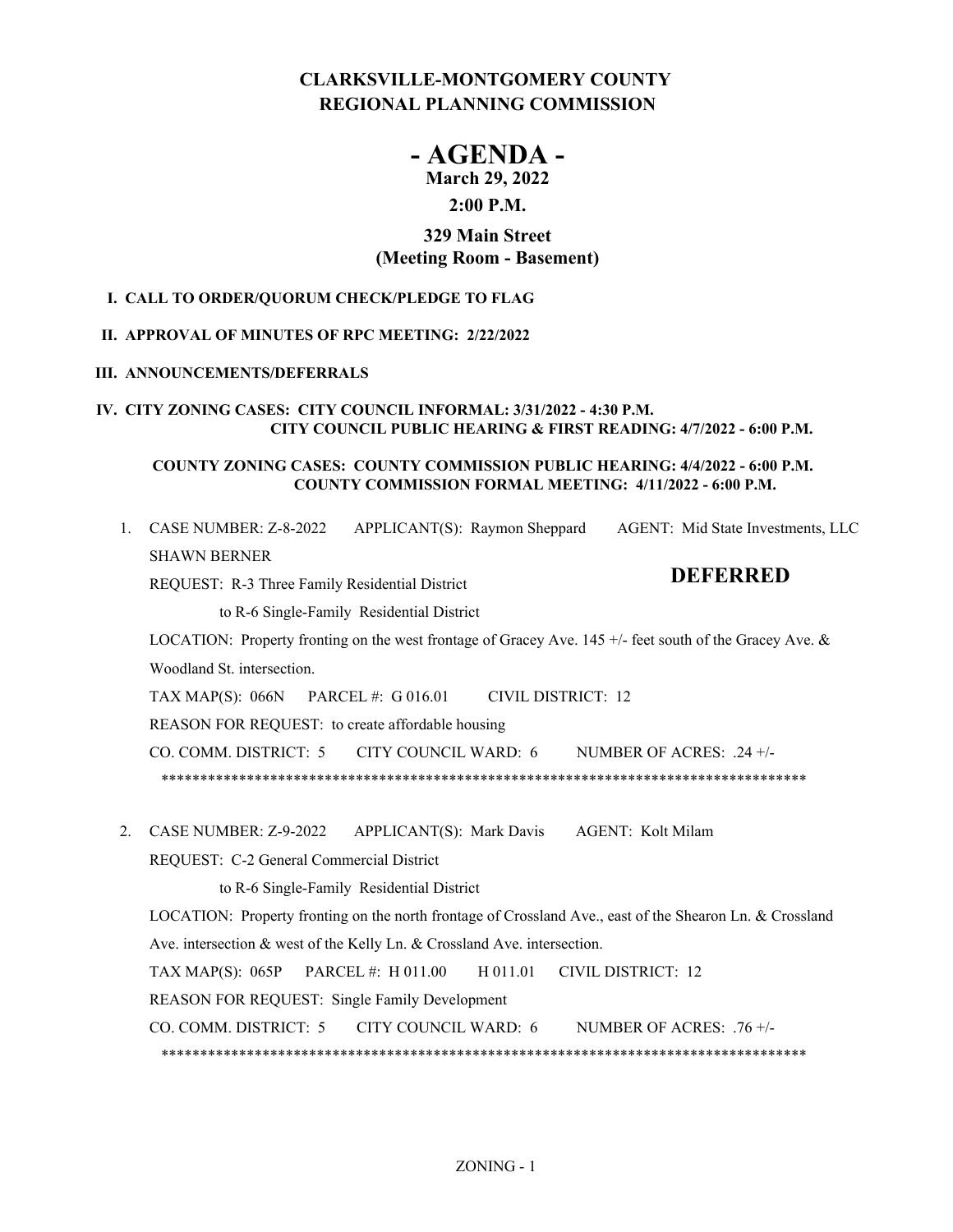3. CASE NUMBER: Z-10-2022 APPLICANT(S): Juanita Charles

REQUEST: R-3 Three Family Residential District

to R-4 Multiple-Family Residential District

LOCATION: Property fronting on the east frontage of Plum St., 690 +/- feet north of the Plum St. & E St. intersection.

TAX MAP(S): 055H PARCEL #: B 019.00 B 017.00 CIVIL DISTRICT: 7

REASON FOR REQUEST: To build affordable housing

CO. COMM. DISTRICT: 13 CITY COUNCIL WARD: 4 NUMBER OF ACRES: 2.0 +/-

\*\*\*\*\*\*\*\*\*\*\*\*\*\*\*\*\*\*\*\*\*\*\*\*\*\*\*\*\*\*\*\*\*\*\*\*\*\*\*\*\*\*\*\*\*\*\*\*\*\*\*\*\*\*\*\*\*\*\*\*\*\*\*\*\*\*\*\*\*\*\*\*\*\*\*\*\*\*\*\*\*\*\*

APPLICANT(S): Benny Skinner 4. CASE NUMBER: Z-11-2022

REQUEST: R-3 Three Family Residential District

to R-6 Single-Family Residential District

LOCATION: Property fronting on the south frontage of E. College St., 685 +/- ft west of the Franklin St. & E. College St. intersection.

TAX MAP(S): 066E PARCEL #: A 007.00 CIVIL DISTRICT: 12

REASON FOR REQUEST: Redevelopment for single family homes

CO. COMM. DISTRICT: 5 CITY COUNCIL WARD: 6 NUMBER OF ACRES: 0.17 +/-

- \*\*\*\*\*\*\*\*\*\*\*\*\*\*\*\*\*\*\*\*\*\*\*\*\*\*\*\*\*\*\*\*\*\*\*\*\*\*\*\*\*\*\*\*\*\*\*\*\*\*\*\*\*\*\*\*\*\*\*\*\*\*\*\*\*\*\*\*\*\*\*\*\*\*\*\*\*\*\*\*\*\*\*
- APPLICANT(S): Samuel Renison Baggett 5. CASE NUMBER: Z-12-2022

REQUEST: R-1 Single-Family Residential District

to R-2 Single-Family Residential District

LOCATION: Property fronting on the east frontage of Edmondson Ferry Rd., 875 +/- feet south of the Edmondson Ferry Rd. & Jen Hollow Rd. intersection.

TAX MAP(S): 090 PARCEL #: 013.00 CIVIL DISTRICT: 12

REASON FOR REQUEST: The property aforementioned is to narrow to build a single family home as zone R-1. The intention is to rezone to R-2 allowing a single family residence to be built meeting the lot width at setback requirement.

CO. COMM. DISTRICT: 4 CITY COUNCIL WARD: 7 NUMBER OF ACRES: .51 +/- \*\*\*\*\*\*\*\*\*\*\*\*\*\*\*\*\*\*\*\*\*\*\*\*\*\*\*\*\*\*\*\*\*\*\*\*\*\*\*\*\*\*\*\*\*\*\*\*\*\*\*\*\*\*\*\*\*\*\*\*\*\*\*\*\*\*\*\*\*\*\*\*\*\*\*\*\*\*\*\*\*\*\*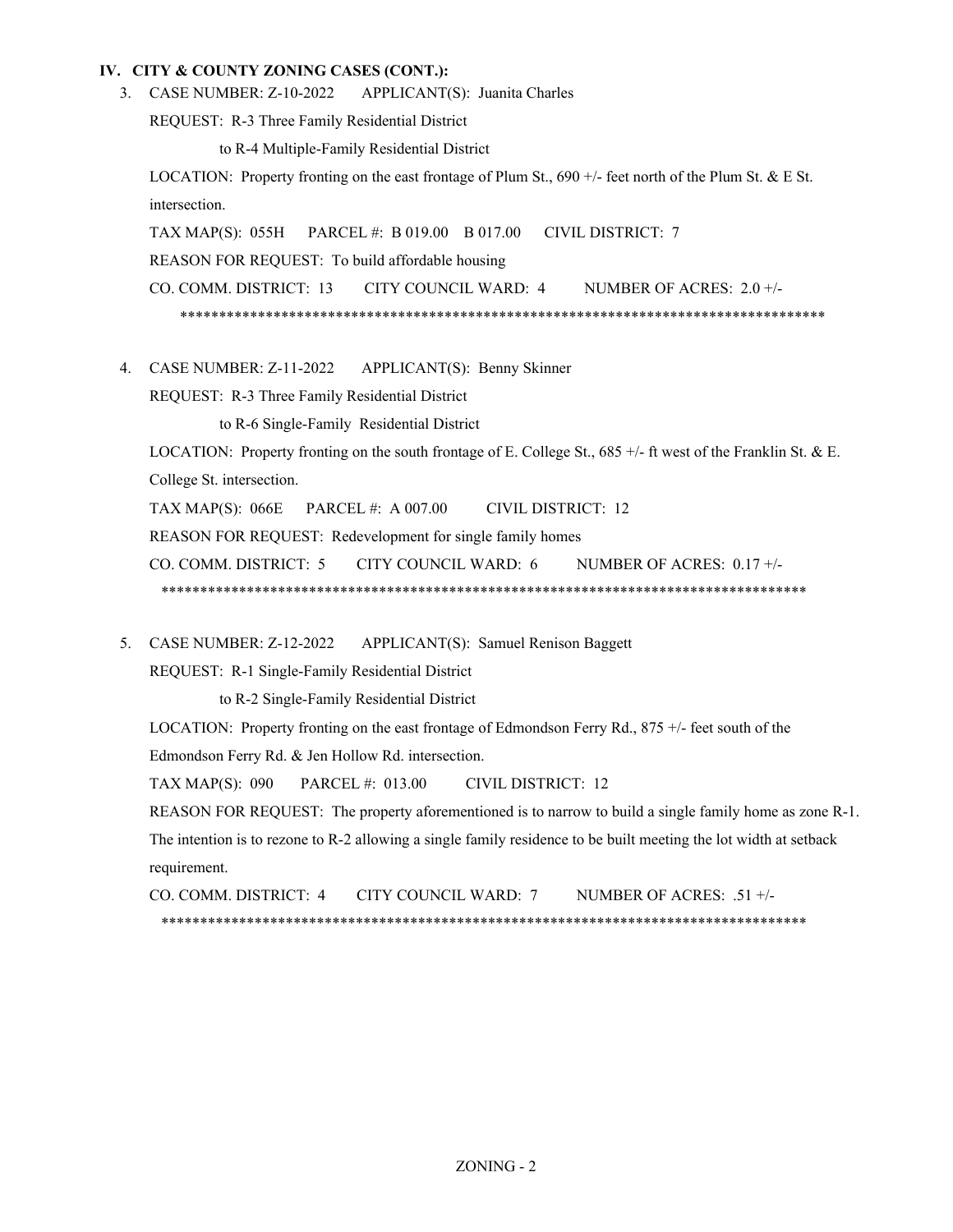- APPLICANT(S): John & James Clark AGENT: Landmark Group REQUEST: R-1 Single-Family Residential District to R-6 Single-Family Residential District LOCATION: Property fronting on the south frontage of E. Boy Scout Rd., 2,000 +/- feet west of the Needmore Rd. & E. Boy Scout Rd. intersection. TAX MAP(S): 018 PARCEL #: 023.00 CIVIL DISTRICT: 2 REASON FOR REQUEST: To build single family houses overlooking the river. CO. COMM. DISTRICT: 17 CITY COUNCIL WARD: 8 NUMBER OF ACRES: 2.04 +/- \*\*\*\*\*\*\*\*\*\*\*\*\*\*\*\*\*\*\*\*\*\*\*\*\*\*\*\*\*\*\*\*\*\*\*\*\*\*\*\*\*\*\*\*\*\*\*\*\*\*\*\*\*\*\*\*\*\*\*\*\*\*\*\*\*\*\*\*\*\*\*\*\*\*\*\*\*\*\*\*\*\*\* 6. CASE NUMBER: Z-13-2022
- 7. CASE NUMBER: Z-14-2022 APPLICANT(S): Ligon Home Builders AGENT: Calvin Ligon REQUEST: R-3 Three Family Residential District

to R-6 Single-Family Residential District

LOCATION: Three parcels fronting on the west frontage of Ford St. west of the Ford St. & Carpenter St. intersection.

TAX MAP(S): 066C PARCEL #: D 016.00 D 017.00 D 019.00 CIVIL DISTRICT: 12 REASON FOR REQUEST: To build single family homes

CO. COMM. DISTRICT: 5 CITY COUNCIL WARD: 6 NUMBER OF ACRES: 0.29 +/-

\*\*\*\*\*\*\*\*\*\*\*\*\*\*\*\*\*\*\*\*\*\*\*\*\*\*\*\*\*\*\*\*\*\*\*\*\*\*\*\*\*\*\*\*\*\*\*\*\*\*\*\*\*\*\*\*\*\*\*\*\*\*\*\*\*\*\*\*\*\*\*\*\*\*\*\*\*\*\*\*\*\*\*

APPLICANT(S): Syd Hedrick Berry Hedrick AGENT: Syd Hedrick REQUEST: R-1 Single-Family Residential District 8. CASE NUMBER: Z-15-2022

to R-6 Single-Family Residential District

LOCATION: Property fronting on the south frontage of Lafayette rd. southwest of the Lafayette Rd. & Monarch Ln. intersection.

TAX MAP(S): 054B PARCEL #: B 001.00 CIVIL DISTRICT: 7

REASON FOR REQUEST: The subject property is a prime example of a hold out property best suited for in-fill development. In an effort to engender single family development and allow for affordable housing. The R-6 zoning best fits my intention to develop into building lots.

CO. COMM. DISTRICT: 13 CITY COUNCIL WARD: 2 NUMBER OF ACRES: 7.75 +/- \*\*\*\*\*\*\*\*\*\*\*\*\*\*\*\*\*\*\*\*\*\*\*\*\*\*\*\*\*\*\*\*\*\*\*\*\*\*\*\*\*\*\*\*\*\*\*\*\*\*\*\*\*\*\*\*\*\*\*\*\*\*\*\*\*\*\*\*\*\*\*\*\*\*\*\*\*\*\*\*\*\*\*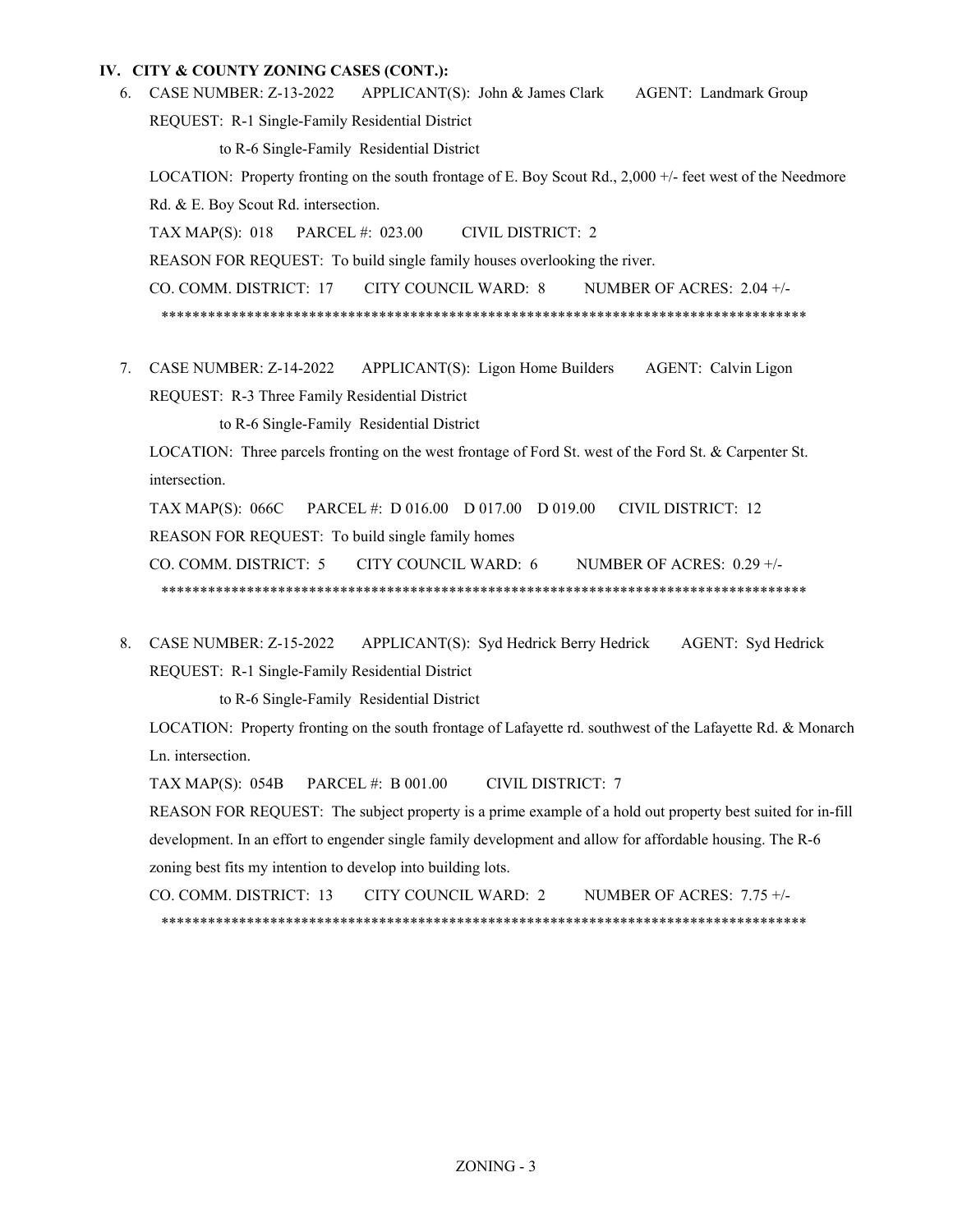9. CASE NUMBER: Z-17-2022 APPLICANT(S): Hunter Winn Et Al

REQUEST: RM-1 Single-Family Mobile Home Residential District

to R-6 Single-Family Residential District

LOCATION: Property fronting on the east frontage of Biglen Rd., 270 +/- feet north of the Batts Ln. & Biglen Rd.

TAX MAP(S): 029L PARCEL #: D 035.00 CIVIL DISTRICT: 3

REASON FOR REQUEST: To transition from the adjacent apartments on the southeast and single family mobile home on the northwest

CO. COMM. DISTRICT: 10 CITY COUNCIL WARD: 3 NUMBER OF ACRES: .94 +/- \*\*\*\*\*\*\*\*\*\*\*\*\*\*\*\*\*\*\*\*\*\*\*\*\*\*\*\*\*\*\*\*\*\*\*\*\*\*\*\*\*\*\*\*\*\*\*\*\*\*\*\*\*\*\*\*\*\*\*\*\*\*\*\*\*\*\*\*\*\*\*\*\*\*\*\*\*\*\*\*\*\*\*

APPLICANT(S): Gateway Baptist Church Of Clarksville 10. CASE NUMBER: Z-18-2022

AGENT: Bradley Jackson

REQUEST: AG Agricultural District

to R-5 Residential District

LOCATION: Property fronting on the north frontage of Needmore Rd., 395 +/- feet west of the Needmore Rd. & Arthurs Ct. intersection.

TAX MAP(S): 031 PARCEL #: 027.00 CIVIL DISTRICT: 2

REASON FOR REQUEST: To provide an affordable townhome development with common open space to be used by the development and homeowners association per the R-5 zoning regulations.

CO. COMM. DISTRICT: 17 CITY COUNCIL WARD: 9 NUMBER OF ACRES: 3.75 +/-

\*\*\*\*\*\*\*\*\*\*\*\*\*\*\*\*\*\*\*\*\*\*\*\*\*\*\*\*\*\*\*\*\*\*\*\*\*\*\*\*\*\*\*\*\*\*\*\*\*\*\*\*\*\*\*\*\*\*\*\*\*\*\*\*\*\*\*\*\*\*\*\*\*\*\*\*\*\*\*\*\*\*\*

APPLICANT(S): Richard Tucker 11. CASE NUMBER: Z-19-2022

REQUEST: C-5 Highway & Arterial Commercial District

to R-4 Multiple-Family Residential District

LOCATION: Property fronting on the south frontage of Martin Luther King Blvd., south of the Martin Luther King Blvd. & Memerial Dr. intersection. Property also front on the west frontage of Jones Rd.

TAX MAP(S): 081 PARCEL #: 009.00 CIVIL DISTRICT: 11

REASON FOR REQUEST: To provide a transition zone between commercial and single family and provide multi-family development.

CO. COMM. DISTRICT: 15 CITY COUNCIL WARD: 10 NUMBER OF ACRES: 14.60 +/- \*\*\*\*\*\*\*\*\*\*\*\*\*\*\*\*\*\*\*\*\*\*\*\*\*\*\*\*\*\*\*\*\*\*\*\*\*\*\*\*\*\*\*\*\*\*\*\*\*\*\*\*\*\*\*\*\*\*\*\*\*\*\*\*\*\*\*\*\*\*\*\*\*\*\*\*\*\*\*\*\*\*\*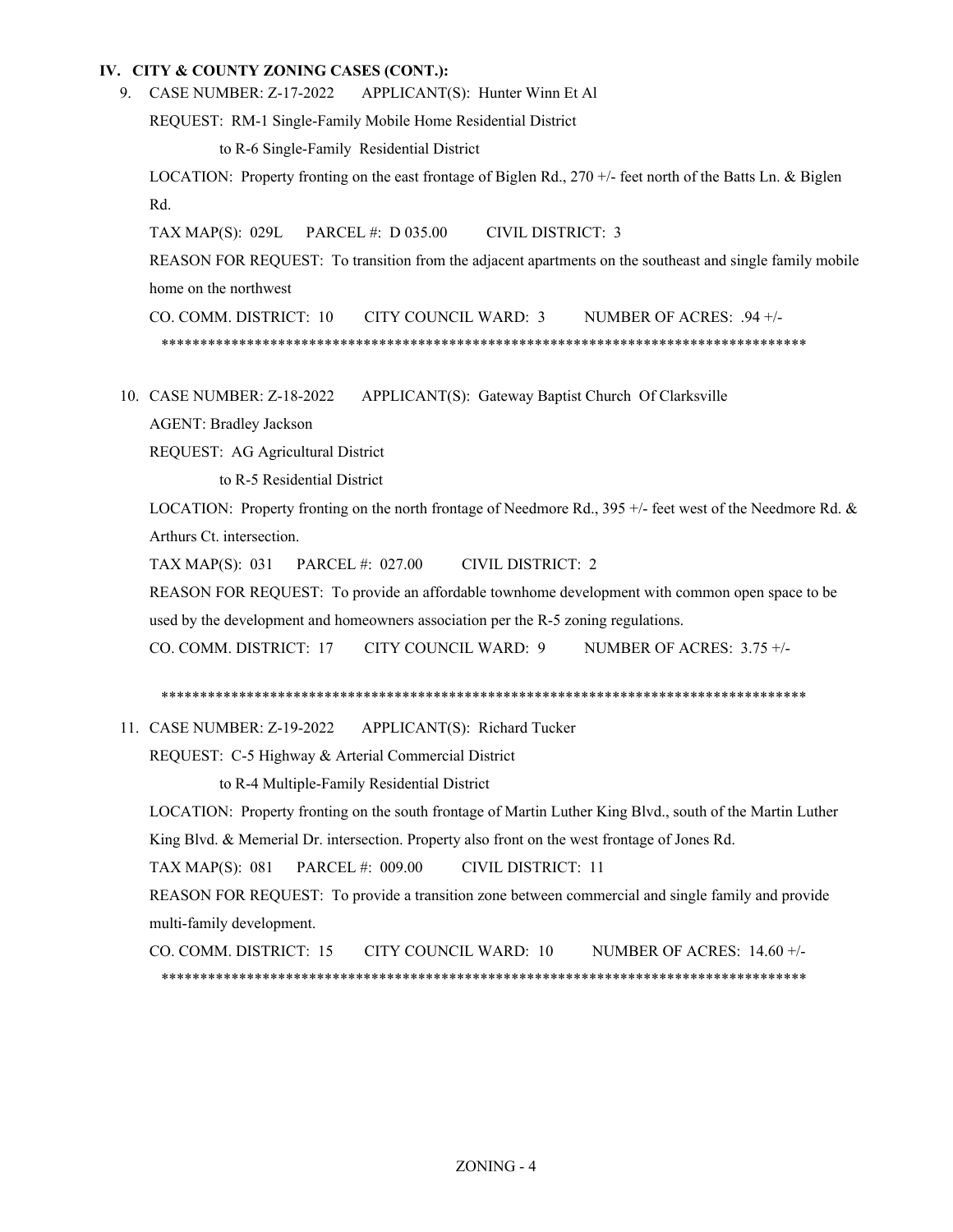APPLICANT(S): Ascension Properties, 12. CASE NUMBER: Z-20-2022

LLC REQUEST: R-3 Three Family Residential District

to R-6 Single-Family Residential District

LOCATION: Property fronting on the east frontage of West Thompkins Lane at the southern terminus of West Thompkins Lane.

TAX MAP(S): 080H PARCEL #: E 008.00 CIVIL DISTRICT: 12 REASON FOR REQUEST: To better utilize the existing property, into 6 lots from 2 tri-plexes CO. COMM. DISTRICT: 21 CITY COUNCIL WARD: 6 NUMBER OF ACRES: .967 +/- \*\*\*\*\*\*\*\*\*\*\*\*\*\*\*\*\*\*\*\*\*\*\*\*\*\*\*\*\*\*\*\*\*\*\*\*\*\*\*\*\*\*\*\*\*\*\*\*\*\*\*\*\*\*\*\*\*\*\*\*\*\*\*\*\*\*\*\*\*\*\*\*\*\*\*\*\*\*\*\*\*\*\*

13. CASE NUMBER: Z-21-2022 APPLICANT(S): Joe A Winn, Jr. AGENT: Jimmy Bagwell REQUEST: R-1A Single-Family Residential District **DEFERRED**

to C-5 Highway & Arterial Commercial District / R-4 Multiple-Family Residential District LOCATION: Property fronting on the south frontage of Tiny Town Rd., 440 +/- feet west of the Tiny Town Rd. & Tower Dr. intersection.

TAX MAP(S): 007 PARCEL #: 011.00 CIVIL DISTRICT: 12

REASON FOR REQUEST: Best use of land

CO. COMM. DISTRICT: 18 CITY COUNCIL WARD: 8 NUMBER OF ACRES: 8.48 +/- \*\*\*\*\*\*\*\*\*\*\*\*\*\*\*\*\*\*\*\*\*\*\*\*\*\*\*\*\*\*\*\*\*\*\*\*\*\*\*\*\*\*\*\*\*\*\*\*\*\*\*\*\*\*\*\*\*\*\*\*\*\*\*\*\*\*\*\*\*\*\*\*\*\*\*\*\*\*\*\*\*\*\*

APPLICANT(S): Rossview Farms, LLC AGENT: James E. Bagwell REQUEST: O-1 Office District / AG Agricultural District / E-1 Single Family Estate District 14. CASE NUMBER: CZ-9-2022

> to MXU-PUD Planned Unit Development Residential District **DEFERRED**

LOCATION: Property fronting on the south frontage of Rossview Rd., south of the Rossview Rd. & Kirkwood Rd. intersection.

TAX MAP(S): 039 PARCEL #: 032.00 032.02 CIVIL DISTRICT: 1

REASON FOR REQUEST: Highest and best use of property

CO. COMM. DISTRICT: 19 CITY COUNCIL WARD: N/A NUMBER OF ACRES: 307.4 +/-

\*\*\*\*\*\*\*\*\*\*\*\*\*\*\*\*\*\*\*\*\*\*\*\*\*\*\*\*\*\*\*\*\*\*\*\*\*\*\*\*\*\*\*\*\*\*\*\*\*\*\*\*\*\*\*\*\*\*\*\*\*\*\*\*\*\*\*\*\*\*\*\*\*\*\*\*\*\*\*\*\*\*\*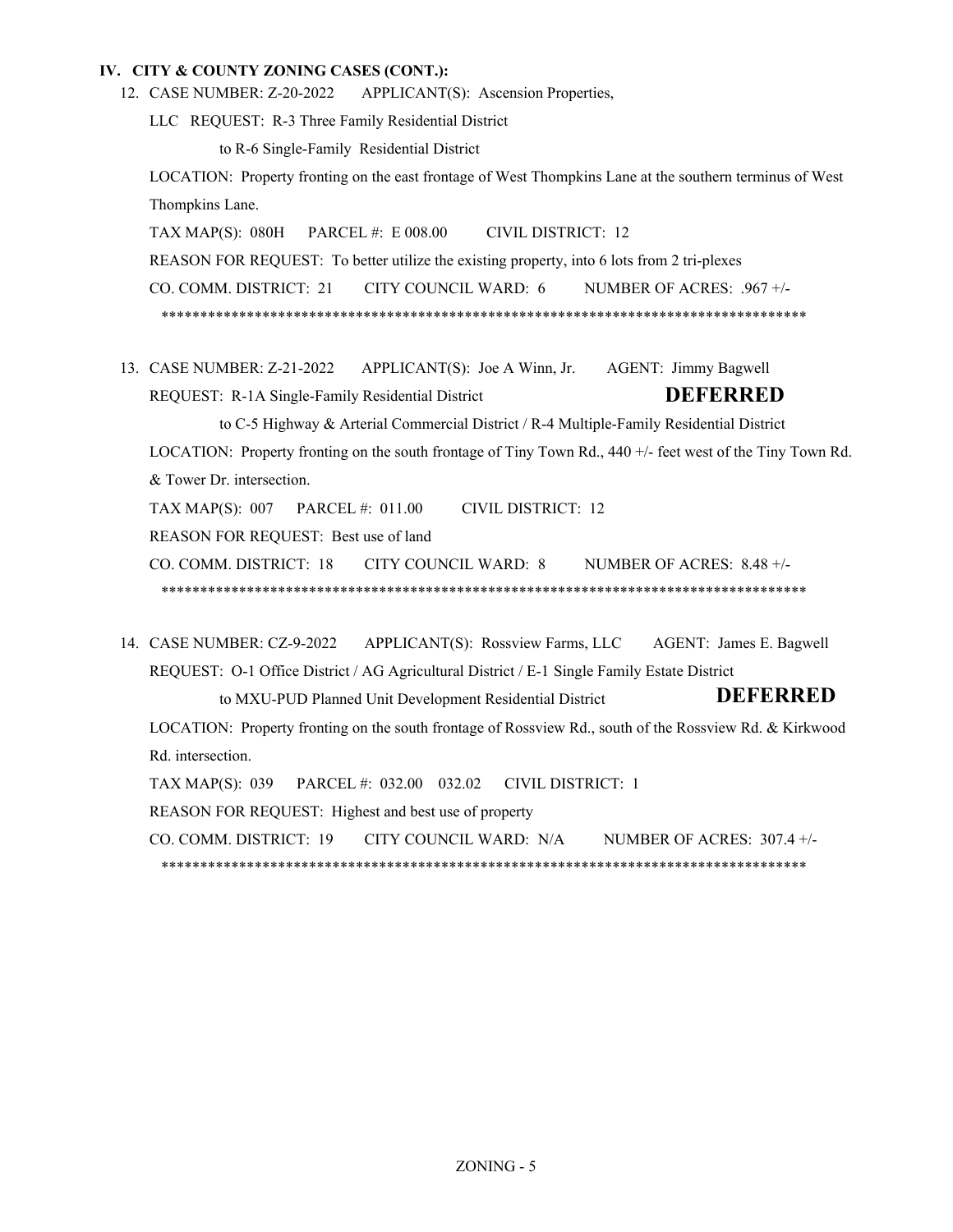## **V. SUBDIVISIONS:**

| 1. | APPLICANT/OWNER: HAYES AND ASSOCIATES<br><b>CASE NUMBER: S-133-2021</b>                                |
|----|--------------------------------------------------------------------------------------------------------|
|    | REQUEST: Final Plat Approval of OAK PLAINS ESTATES                                                     |
|    | LOCATION: East of Ashland City Road, west of and adjacent to Old oak Plains Road, approximately 350    |
|    | feet north of the intersection of Old Oak Plains and Oak Plains Road.                                  |
|    | MAP: 126<br><b>PARCEL: 066.00</b><br>ACREAGE: 52.08                                                    |
|    | # OF LOTS: $37$<br>CIVIL DISTRICT(S): 14                                                               |
|    | ZONING: E-1<br><b>GROWTH PLAN: RA</b>                                                                  |
| 2. | CASE NUMBER: S-12-2022<br>APPLICANT/OWNER: BLAST PROPERTIES GP                                         |
|    | REQUEST: Preliminary Plat Approval of BLAST PROPERTIES                                                 |
|    | LOCATION: South of Dunlop Road, North of and adjacent International Blvd, approximately 100 feet       |
|    | northwest of 2125 International Blvd.                                                                  |
|    | PARCEL: 021.00<br>MAP: 039<br>ACREAGE: $11.01 +/-$                                                     |
|    | # OF LOTS: $7 +/-$<br>CIVIL DISTRICT(S): 6                                                             |
|    | ZONING: M-2<br><b>GROWTH PLAN: RA</b>                                                                  |
|    |                                                                                                        |
| 3. | CASE NUMBER: S-13-2022<br>APPLICANT/OWNER: HARTLEY HILLS TGP                                           |
|    | REQUEST: Preliminary Plat Approval of HARTLEY HILLS SECTION 4                                          |
|    | LOCATION: North and west of Dunlop Ln., south of Charles Bell Road, east of Steel Stock Road, south of |
|    | the current terminus of Sawyer Vern Drive.                                                             |
|    | MAP: 033<br><b>PARCEL: 011.00</b><br>ACREAGE: $60.0 +/-$                                               |
|    | # OF LOTS: 40 +/-<br>CIVIL DISTRICT(S): 6                                                              |
|    | ZONING: R-1<br><b>GROWTH PLAN: RA</b>                                                                  |
|    |                                                                                                        |

\*\*\*\*\*\*\*\*\*\*\*\*\*\*\*\*\*\*\*\*\*\*\*\*\*\*\*\*\*\*\*\*\*\*\*\*\*\*\*\*\*\*\*\*\*\*\*\*\*\*\*\*\*\*\*\*\*\*\*\*\*\*\*\*\*\*\*\*\*\*\*\*\*\*\*\*\*\*\*\*\*\*\*\*\*\*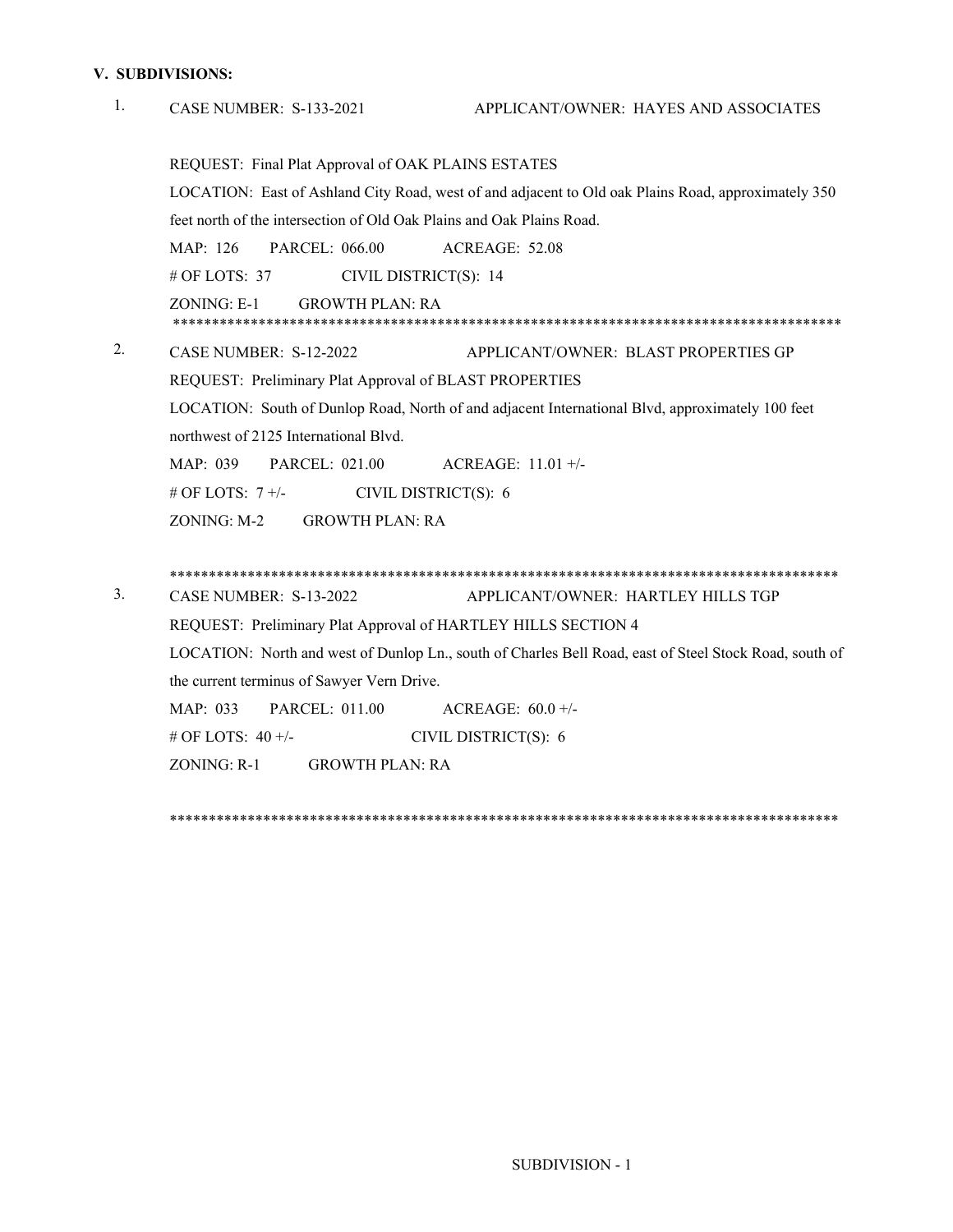#### **VI. SITE REVIEWS, ABANDONMENTS AND/OR DRIVEWAY ACCESS:**

- CASE NUMBER: SR-6-2022 APPLICANT: Volunteer Strategic Properties AGENT: TTL, Inc. DEVELOPMENT: Wyatt Johnson Subaru PROPOSED USE: Car Dealership/Retail LOCATION: Trenton Road MAP: 041, 039.00 (portion of) ACREAGE: 10.30 CIVIL DISTRICT: 6 \*\*\*\*\*\*\*\*\*\*\*\*\*\*\*\*\*\*\*\*\*\*\*\*\*\*\*\*\*\*\*\*\*\*\*\*\*\*\*\*\*\*\*\*\*\*\*\*\*\*\*\*\*\*\*\*\*\*\*\*\*\*\*\*\*\*\*\*\*\*\*\*\*\*\*\*\*\*\*\*\*\*\*\*\*\*\*\*\*\*\* 1.
- CASE NUMBER: SR-8-2022 APPLICANT: William Belew 2. AGENT: Cal Burchett DEVELOPMENT: Sinclair Ridge PROPOSED USE: Multifamily & Office Buildings LOCATION: Warfield Blvd MAP: 040,032.04 & 032.02 (portion of) ACREAGE: 27.24 CIVIL DISTRICT: 6 \*\*\*\*\*\*\*\*\*\*\*\*\*\*\*\*\*\*\*\*\*\*\*\*\*\*\*\*\*\*\*\*\*\*\*\*\*\*\*\*\*\*\*\*\*\*\*\*\*\*\*\*\*\*\*\*\*\*\*\*\*\*\*\*\*\*\*\*\*\*\*\*\*\*\*\*\*\*\*\*\*\*\*\*\*\*\*\*\*\*\*
- CASE NUMBER: SR-12-2022 APPLICANT: Josh Dennis 3. AGENT: Cal Burchett DEVELOPMENT: Tracy Lane Apartments PROPOSED USE: Multifamily LOCATION: 750 & 760 Tracy Lane MAP: 041, 042.00 ACREAGE: 13.14 +/- CIVIL DISTRICT: 6 \*\*\*\*\*\*\*\*\*\*\*\*\*\*\*\*\*\*\*\*\*\*\*\*\*\*\*\*\*\*\*\*\*\*\*\*\*\*\*\*\*\*\*\*\*\*\*\*\*\*\*\*\*\*\*\*\*\*\*\*\*\*\*\*\*\*\*\*\*\*\*\*\*\*\*\*\*\*\*\*\*\*\*\*\*\*\*\*\*\*\*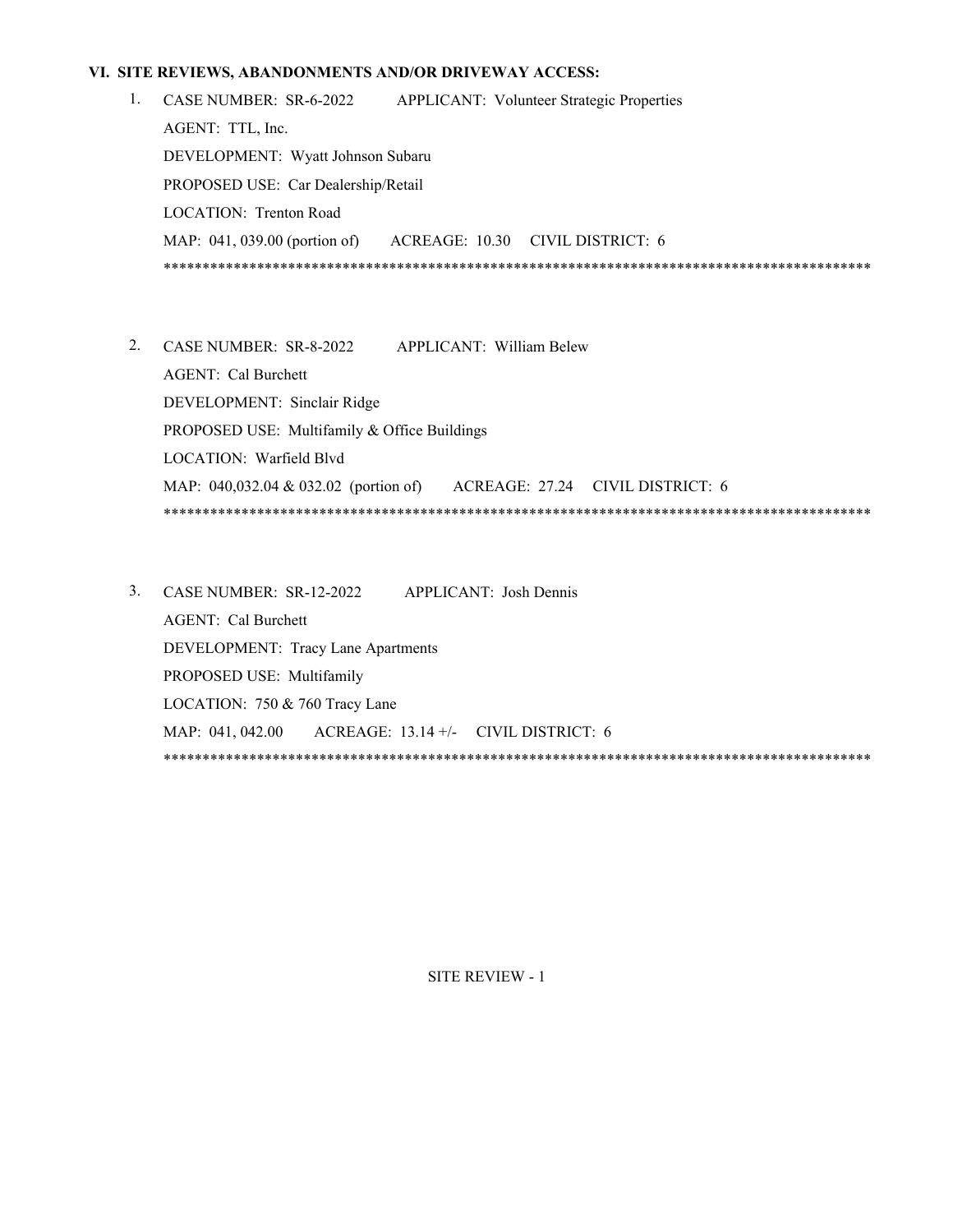## **VI SITE REVIEWS, ABANDONMENTS AND/OR DRIVEWAY ACCESS (CONT.):** 03/29/2022

- 
- CASE NUMBER: SR-13-2022 APPLICANT: Rob Durrett 4. AGENT: Cal Burchett DEVELOPMENT: Needmore Office/Light Industrial PROPOSED USE: Office/Light Industrial LOCATION: 255 Needmore Road MAP: 032, 106.03 (portion of) ACREAGE: 1.50+/- CIVIL DISTRICT: 6 \*\*\*\*\*\*\*\*\*\*\*\*\*\*\*\*\*\*\*\*\*\*\*\*\*\*\*\*\*\*\*\*\*\*\*\*\*\*\*\*\*\*\*\*\*\*\*\*\*\*\*\*\*\*\*\*\*\*\*\*\*\*\*\*\*\*\*\*\*\*\*\*\*\*\*\*\*\*\*\*\*\*\*\*\*\*\*\*\*\*\*
- CASE NUMBER: SR-14-2022 APPLICANT: Todd Morris 5. AGENT: Houston Smith DEVELOPMENT: 412 Tiny Town Storage PROPOSED USE: Storage/Warehouse LOCATION: 412 Tiny Town Road MAP: 006, 001.11 ACREAGE: 10.6 +/- CIVIL DISTRICT: 3 \*\*\*\*\*\*\*\*\*\*\*\*\*\*\*\*\*\*\*\*\*\*\*\*\*\*\*\*\*\*\*\*\*\*\*\*\*\*\*\*\*\*\*\*\*\*\*\*\*\*\*\*\*\*\*\*\*\*\*\*\*\*\*\*\*\*\*\*\*\*\*\*\*\*\*\*\*\*\*\*\*\*\*\*\*\*\*\*\*\*\*
- CASE NUMBER: SR-15-2022 APPLICANT: Florim USA 6. AGENT: Aaron Arnold DEVELOPMENT: Florim USA PROPOSED USE: Manufacturing LOCATION: 300 International Blvd. MAP: 016, 018.04 /033, 006.04,016.04 ACREAGE: 133.85 +/- CIVIL DISTRICT: 2 & 6 \*\*\*\*\*\*\*\*\*\*\*\*\*\*\*\*\*\*\*\*\*\*\*\*\*\*\*\*\*\*\*\*\*\*\*\*\*\*\*\*\*\*\*\*\*\*\*\*\*\*\*\*\*\*\*\*\*\*\*\*\*\*\*\*\*\*\*\*\*\*\*\*\*\*\*\*\*\*\*\*\*\*\*\*\*\*\*\*\*\*\*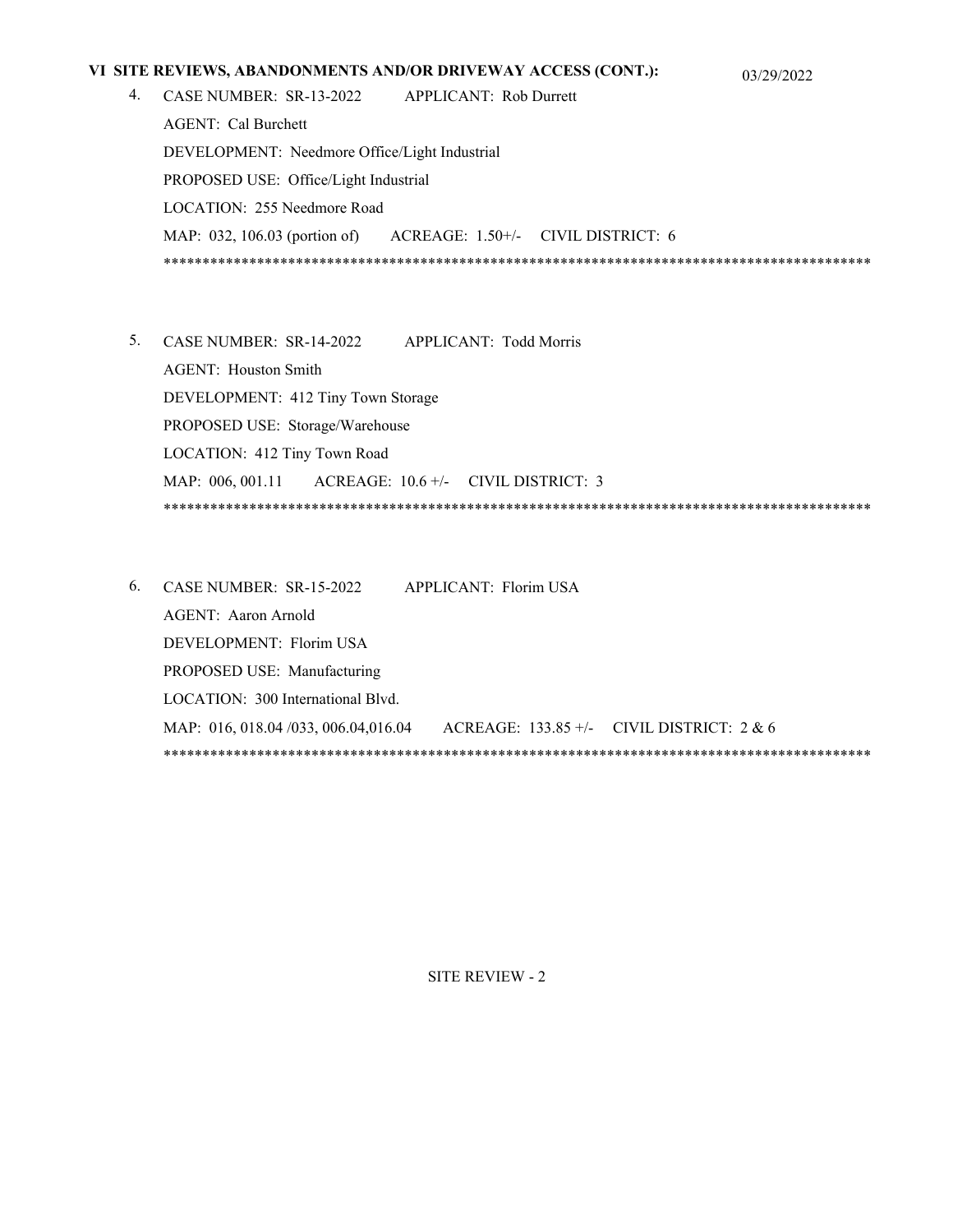## **VI SITE REVIEWS, ABANDONMENTS AND/OR DRIVEWAY ACCESS (CONT.):** 03/29/2022

- 
- CASE NUMBER: SR-16-2022 APPLICANT: Charles Jerles 7. AGENT: Britt Little DEVELOPMENT: Bellamy Lane Development PROPOSED USE: Multifamily & Retail LOCATION: 405 Bellamy Ln MAP: 041, 085.00 & 085.05 ACREAGE: 2.88 +/- CIVIL DISTRICT: 6 \*\*\*\*\*\*\*\*\*\*\*\*\*\*\*\*\*\*\*\*\*\*\*\*\*\*\*\*\*\*\*\*\*\*\*\*\*\*\*\*\*\*\*\*\*\*\*\*\*\*\*\*\*\*\*\*\*\*\*\*\*\*\*\*\*\*\*\*\*\*\*\*\*\*\*\*\*\*\*\*\*\*\*\*\*\*\*\*\*\*\*
- APPLICANT: Singletary Construction AGENT: Britt Little DEVELOPMENT: East Johnson Apartments PROPOSED USE: Multifamily LOCATION: 229 E Johnson Circle MAP: 079, 040.01 ACREAGE: 5.8 +/- CIVIL DISTRICT: 12 \*\*\*\*\*\*\*\*\*\*\*\*\*\*\*\*\*\*\*\*\*\*\*\*\*\*\*\*\*\*\*\*\*\*\*\*\*\*\*\*\*\*\*\*\*\*\*\*\*\*\*\*\*\*\*\*\*\*\*\*\*\*\*\*\*\*\*\*\*\*\*\*\*\*\*\*\*\*\*\*\*\*\*\*\*\*\*\*\*\*\* 8. CASE NUMBER: SR-17-2022
- 9. CASE NUMBER: SR-18-2022 APPLICANT: Hughes Construction Corp AGENT: Jimmy Bagwell DEVELOPMENT: Hughes Construction PROPOSED USE: Contractors Office LOCATION: US Highway 41 MAP: 011, 020.00 & 022.00 ACREAGE: 2.37 +/- CIVIL DISTRICT: 1 \*\*\*\*\*\*\*\*\*\*\*\*\*\*\*\*\*\*\*\*\*\*\*\*\*\*\*\*\*\*\*\*\*\*\*\*\*\*\*\*\*\*\*\*\*\*\*\*\*\*\*\*\*\*\*\*\*\*\*\*\*\*\*\*\*\*\*\*\*\*\*\*\*\*\*\*\*\*\*\*\*\*\*\*\*\*\*\*\*\*\*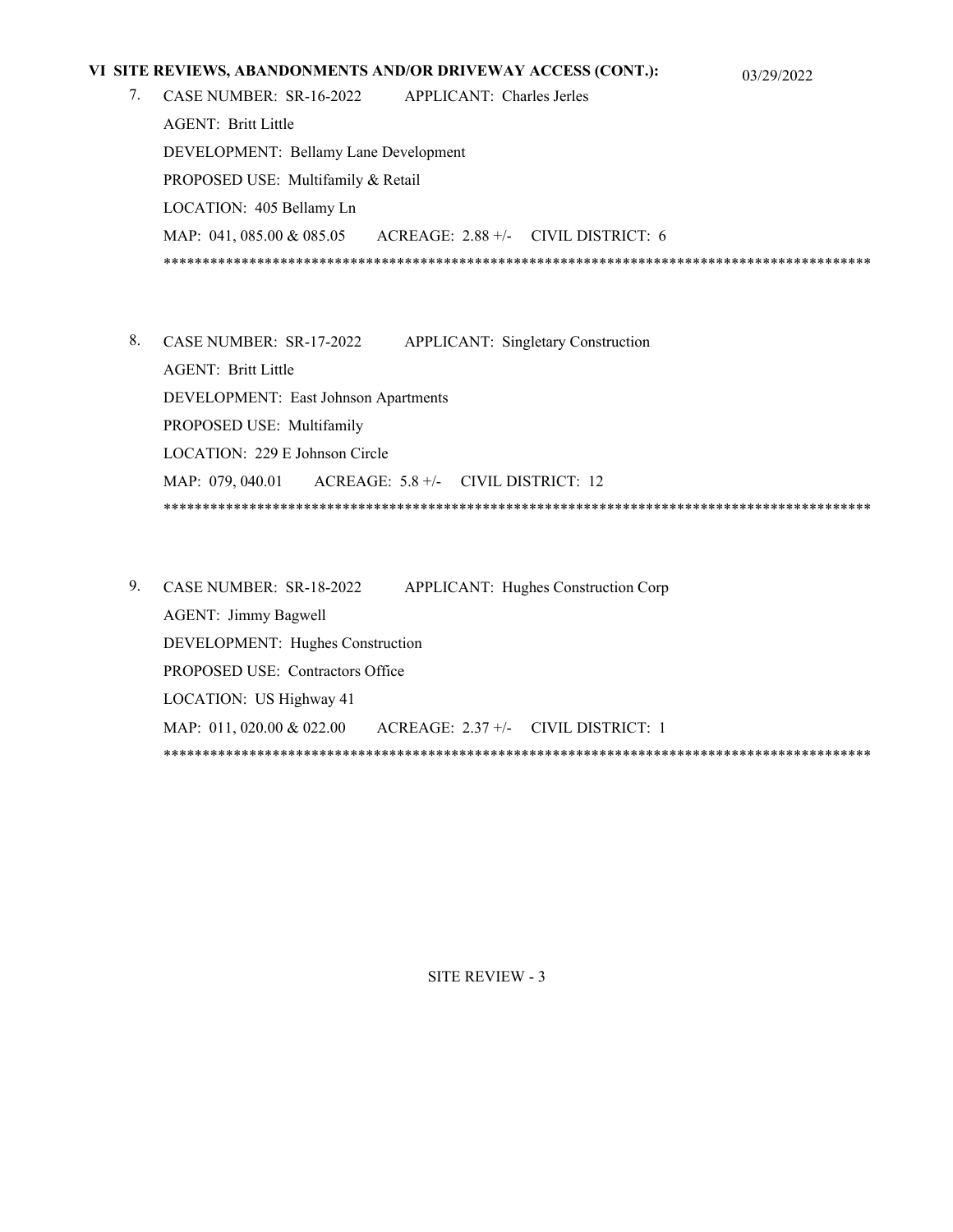## **VI SITE REVIEWS, ABANDONMENTS AND/OR DRIVEWAY ACCESS (CONT.):** 3/29/2022

APPLICANT: Reda Home Builders AGENT: Britt Little 10. CASE NUMBER: SR-19-2022

DEVELOPMENT: Circle Hill Apartments PROPOSED USE: Multifamily LOCATION: Sinclair Drive MAP: 054C, E 021.00 ACREAGE: 7.10 +/- CIVIL DISTRICT: 7 \*\*\*\*\*\*\*\*\*\*\*\*\*\*\*\*\*\*\*\*\*\*\*\*\*\*\*\*\*\*\*\*\*\*\*\*\*\*\*\*\*\*\*\*\*\*\*\*\*\*\*\*\*\*\*\*\*\*\*\*\*\*\*\*\*\*\*\*\*\*\*\*\*\*\*\*\*\*\*\*\*\*\*\*\*\*\*\*\*\*\*

- APPLICANT: JRS Development AGENT: Brad Weakley DEVELOPMENT: Union Hall Multifamily PROPOSED USE: Multifamily LOCATION: 230 Union Hall Road MAP: 032, 103.00, 105.00, 105.01, 105.03 ACREAGE: 4.91 +/- CIVIL DISTRICT: 6 \*\*\*\*\*\*\*\*\*\*\*\*\*\*\*\*\*\*\*\*\*\*\*\*\*\*\*\*\*\*\*\*\*\*\*\*\*\*\*\*\*\*\*\*\*\*\*\*\*\*\*\*\*\*\*\*\*\*\*\*\*\*\*\*\*\*\*\*\*\*\*\*\*\*\*\*\*\*\*\*\*\*\*\*\*\*\*\*\*\*\* 11. CASE NUMBER: SR-20-2022
- APPLICANT: Samaroo Development Group AGENT: Houston Smith DEVELOPMENT: Samaroo Apartments PROPOSED USE: Multifamily LOCATION: McCormick Lane MAP: 041, 040.01 ACREAGE: 10.6 +/- CIVIL DISTRICT: 6 \*\*\*\*\*\*\*\*\*\*\*\*\*\*\*\*\*\*\*\*\*\*\*\*\*\*\*\*\*\*\*\*\*\*\*\*\*\*\*\*\*\*\*\*\*\*\*\*\*\*\*\*\*\*\*\*\*\*\*\*\*\*\*\*\*\*\*\*\*\*\*\*\*\*\*\*\*\*\*\*\*\*\*\*\*\*\*\*\*\*\* 12. CASE NUMBER: SR-21-2022